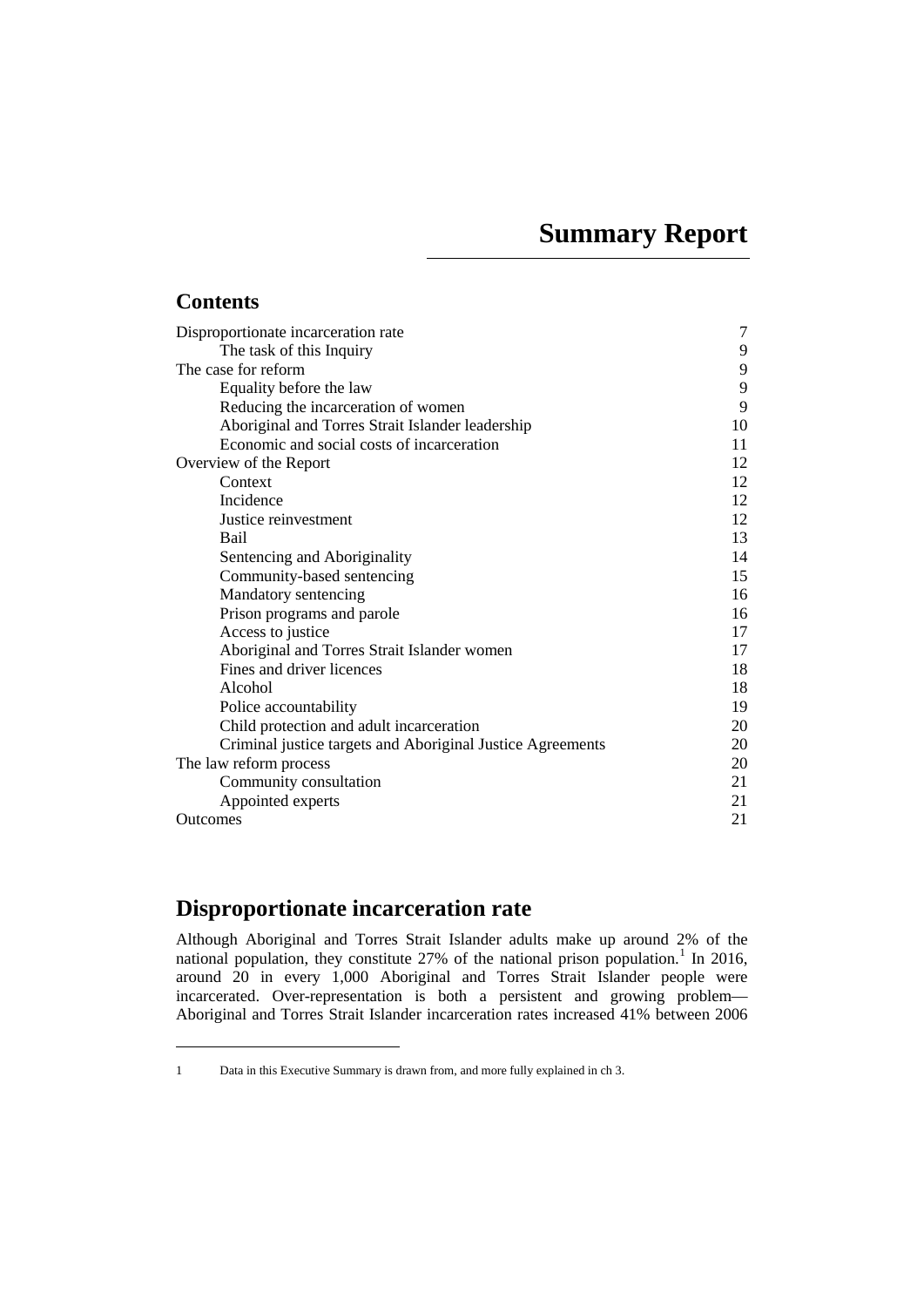and 2016, and the gap between Aboriginal and Torres Strait Islander and non-Indigenous imprisonment rates over that decade widened.

Aboriginal and Torres Strait Islander women constitute 34% of the female prison population. In 2016, the rate of imprisonment of Aboriginal and Torres Strait Islander women (464.8 per 100,000) was not only higher than that of non-Indigenous women (21.9 per 100,000), but was also higher than the rate of imprisonment of non-Indigenous men (291.1 per 100,000).

In 1991, the Royal Commission into Aboriginal Deaths in Custody (RCIADIC) found that the Aboriginal population was grossly over-represented in custody. It noted that 'Aboriginal people are in gross disproportionate numbers, compared with non-Aboriginal people, in both police and prison custody and it is this fact that provides the immediate explanation for the disturbing number of Aboriginal deaths in custody'. [2](#page-1-0)

The RCIADIC looked at indicators of disadvantage that contributed to this disproportionate representation, including that 'Aboriginal people were dispossessed of their land without benefit of treaty, agreement or compensation<sup>7</sup>.<sup>[3](#page-1-1)</sup>

Other indicators identified by the RCIADIC were

the economic position of Aboriginal people, the health situation, their housing requirements, their access or non-access to an economic base including land and employment, their situation in relation to education; the part played by alcohol and other drugs—and its effects.[4](#page-1-2)

Over the 26 years since the RCIADIC, multiple resources have been dedicated to remedying the factors identified by the RCIADIC and to reducing the disproportionate incarceration of Aboriginal and Torres Strait Islander peoples.

However, in 2016, Aboriginal and Torres Strait Islander people were 12.5 times more likely to be in prison than non-Indigenous people, and Aboriginal and Torres Strait Islander women were 21.2 times more likely to be in prison than non-Indigenous women.

The submission to this Inquiry from Jesuit Social Services summed up a common assessment: 'The over-representation of Aboriginal and Torres Strait Islander peoples in the criminal justice system is a national disgrace'. [5](#page-1-3)

While the statistics concerning the disproportionate incarceration of Aboriginal and Torres Strait Islander peoples are alarming, it is important to bear in mind that the majority of Aboriginal and Torres Strait Islander people never commit a criminal offence.

<sup>2</sup> Ibid vol 1, [9.4.1].<br>3 Ibid vol 1, [1.4.2].

<span id="page-1-2"></span><span id="page-1-1"></span><span id="page-1-0"></span>Ibid vol  $1, [1.4.2]$ .

<sup>4</sup> Ibid vol 1, [1.3.6].

<span id="page-1-3"></span><sup>5</sup> Jesuit Social Services, *Submission 100*.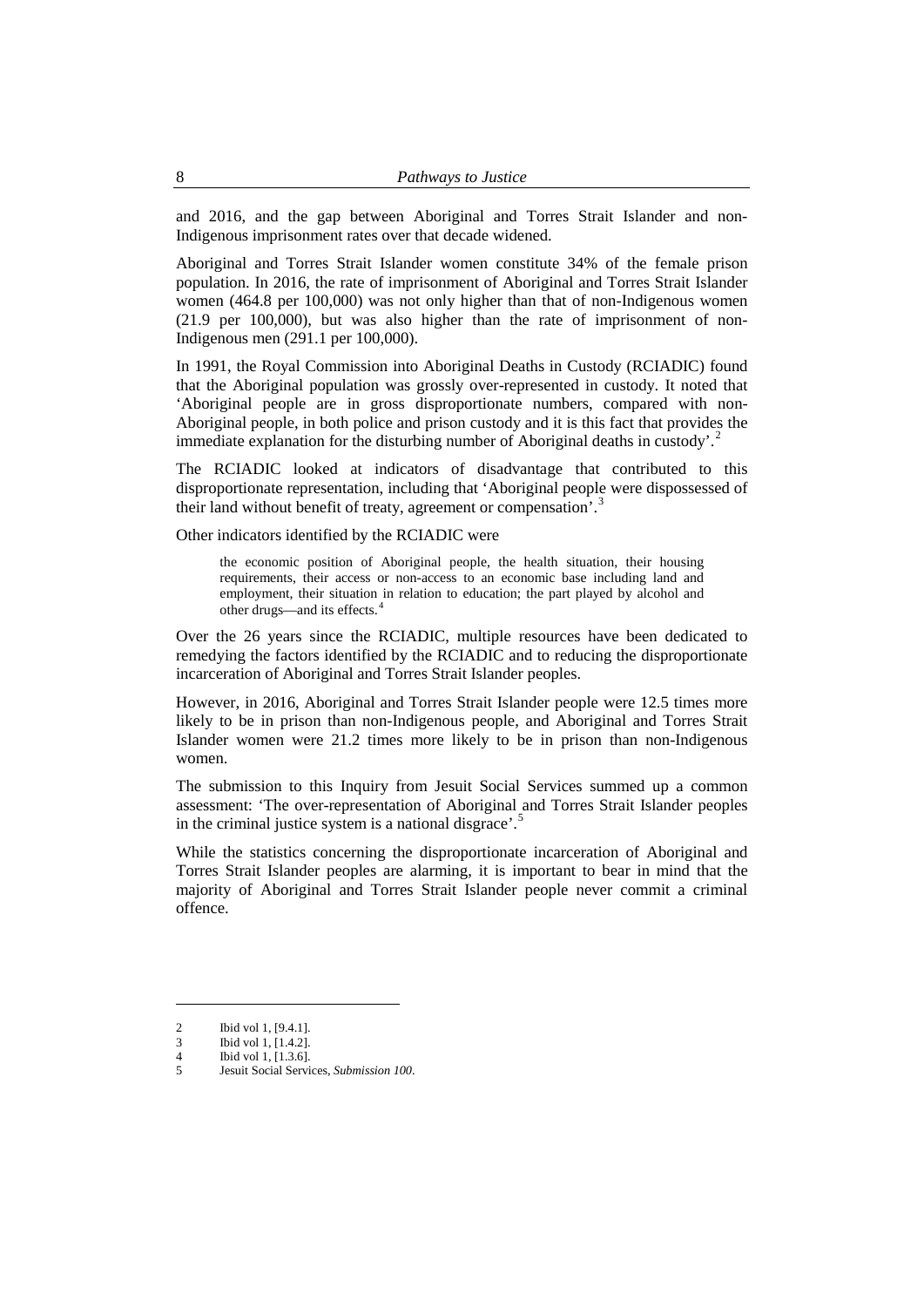#### <span id="page-2-0"></span>**The task of this Inquiry**

This Inquiry has one principal but constrained purpose. It is to inquire into the overrepresentation of Aboriginal and Torres Strait Islander people in prison and develop recommendations for reform of laws and legal frameworks to reduce their disproportionate incarceration.

The ALRC has had regard to the research, reports, inquiries and action plans referred to in the Terms of Reference. They include consideration of the much larger historical, social and economic context that contributes to the disproportionate incarceration rate, which are both a result and a further cause of disadvantage for Aboriginal and Torres Strait Islander peoples.

While it is difficult to disentangle historical, social and economic disadvantage from legal issues that contribute to the incarceration of Aboriginal and Torres Strait Islander peoples, the recommendations made in this Report focus principally on criminal laws and legal frameworks, as required by the Terms of Reference. The ALRC has confined its scope to recommendations relating to the incarceration of Aboriginal and Torres Strait Islander adults.

# <span id="page-2-1"></span>**The case for reform**

### <span id="page-2-2"></span>**Equality before the law**

This Inquiry involves fundamental questions about achieving substantive, not just formal, equality before the law. Formal equality suggests that all people should be treated the same regardless of their differences. Substantive equality is 'premised on the basis that rights, entitlements, opportunities and access are not equally distributed throughout society and that a one size fits all approach will not achieve equality'.<sup>[6](#page-2-4)</sup>

The ALRC does not propose a 'parallel system' of justice for Aboriginal and Torres Strait Islander people, as warned against by the Institute of Public Affairs.<sup>[7](#page-2-5)</sup> However, it recognises, as Brennan J observed in *Gerhardy v Brown*, that formal equality may be 'an engine of oppression destructive of human dignity if the law entrenches inequalities "in the political, economic, social, cultural or any other field of public life"'.<sup>[8](#page-2-6)</sup> Achieving substantive and not formal equality before the law includes, for example, the consideration upon sentencing of the unique and systemic factors affecting Aboriginal and Torres Strait Islander offenders. It also includes not only consistency in the provision of sentence options and diversion and support programs across the country, but also ensuring that these are culturally appropriate.

#### <span id="page-2-3"></span>**Reducing the incarceration of women**

Some additional factors have to be taken into account with regard to the incarceration of women. One of these factors is the impact of family violence. Available research

<span id="page-2-4"></span><sup>6</sup> Australian Human Rights Commission, *The Declaration Dialogue Series: Paper No 5—Equality and Non-Discrimination* (2013) 8.

<sup>7</sup> Institute of Public Affairs, *Submission 58*.

<span id="page-2-6"></span><span id="page-2-5"></span><sup>8</sup> *Gerhardy v Brown* (1985) 159 CLR 70, 129.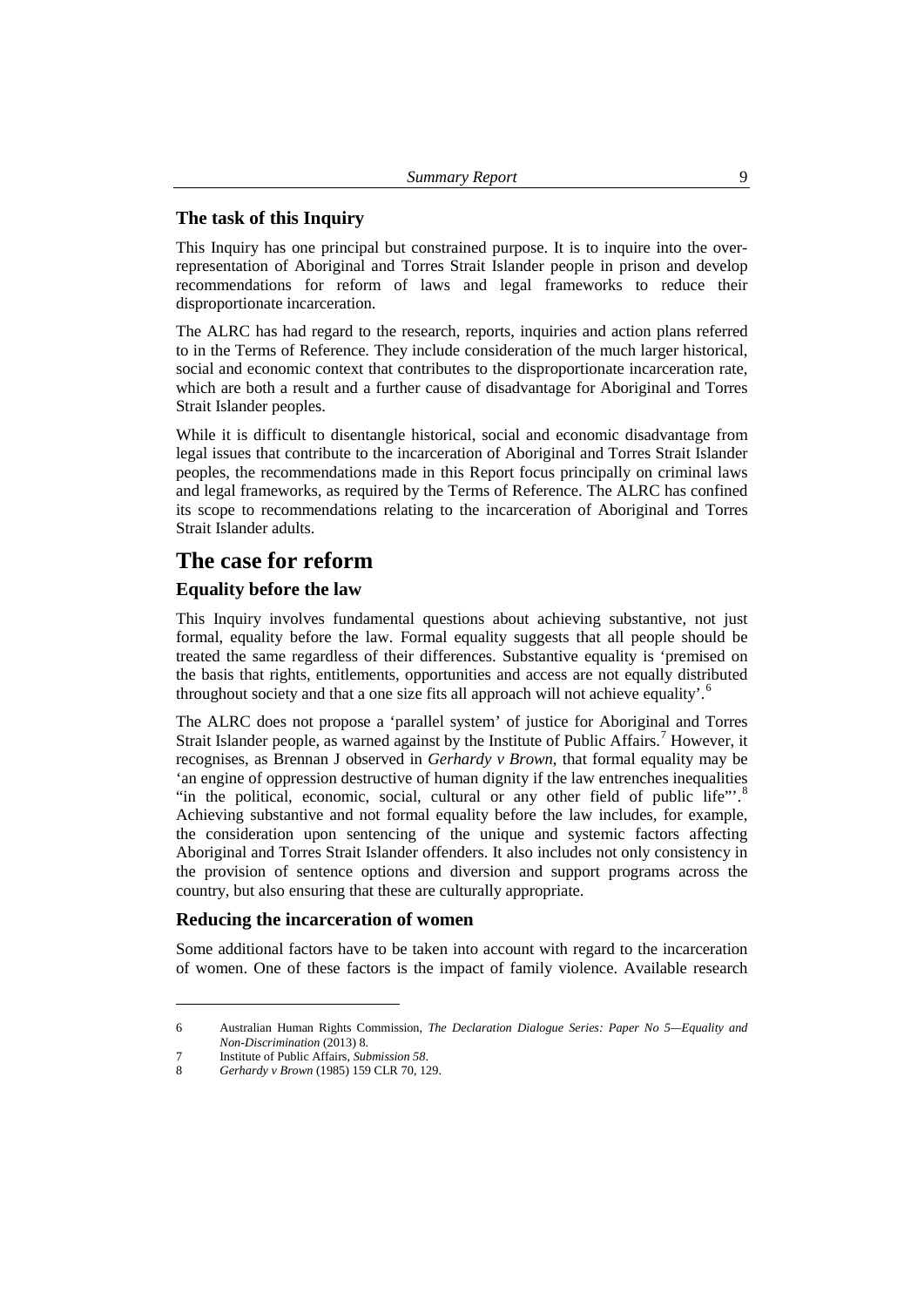suggests that Aboriginal and Torres Strait Islander women experience family violence at a higher rate than the broader Australian community, and that the majority of Aboriginal and Torres Strait Islander women in prison have experienced physical or sexual abuse.<sup>[9](#page-3-1)</sup>

The Human Rights Law Centre and Change the Record Coalition have noted:

The overwhelming majority of Aboriginal and Torres Strait Islander women in prison are survivors of physical and sexual violence. Many also struggle with housing insecurity, poverty, mental illness, disability and the effects of trauma. ... Criminal justice systems across Australia continue to be largely unresponsive to the unique experiences, circumstances and strengths of Aboriginal and Torres Strait Islander women.<sup>[10](#page-3-2)</sup>

Criminal justice reform is only one aspect of the range of strategies required to address family violence in Aboriginal and Torres Strait Islander communities, with National Family Violence Prevention Legal Services suggesting that:

a combination of preventative education, community engagement, support services and legal assistance (as both early intervention and response) are all crucial parts of the continuum of services to address and reduce family violence against Aboriginal and Torres Strait Islander women and children. $^{11}$  $^{11}$  $^{11}$ 

An additional important consideration is the effect that incarceration of women can have on families and communities. As the Human Rights Law Centre and Change the Record Coalition have further noted:

Some 80% of Aboriginal and Torres Strait Islander women in prison are mothers. Many women in the justice system care not only for their own children, but for the children of others and family who are sick and elderly. Prosecuting and imprisoning women is damaging for Aboriginal and Torres Strait islander children, who are already over-represented in child protection and youth justice systems.<sup>[12](#page-3-4)</sup>

The number of Aboriginal and Torres Strait Islander parents—particularly women—in prison has a direct effect on the number of Aboriginal and Torres Strait Islander children in out-of-home care, which is a recognised pathway to youth detention and adult offending.

#### <span id="page-3-0"></span>**Aboriginal and Torres Strait Islander leadership**

A recurring observation made during consultations and in submissions to this Inquiry was that solutions should be developed and led by Aboriginal and Torres Strait Islander people. Good examples are the Koori courts in Victoria and community justice groups of Elders, which support and assist Aboriginal and Torres Strait Islander people throughout the criminal justice process. The ALRC was told that some of the most effective solutions to local problems (such as diversion programs and post release assistance) have been developed locally by, or in conjunction with, local Aboriginal

<sup>9</sup> See chs 2 and 11.<br>10 Human Rights La

<span id="page-3-2"></span><span id="page-3-1"></span>Human Rights Law Centre and Change the Record Coalition, above n 19, 5.

<span id="page-3-4"></span><span id="page-3-3"></span><sup>11</sup> National Family Violence Prevention Legal Services, *Submission 77*.

<sup>12</sup> Human Rights Law Centre and Change the Record Coalition, above n 19, 5.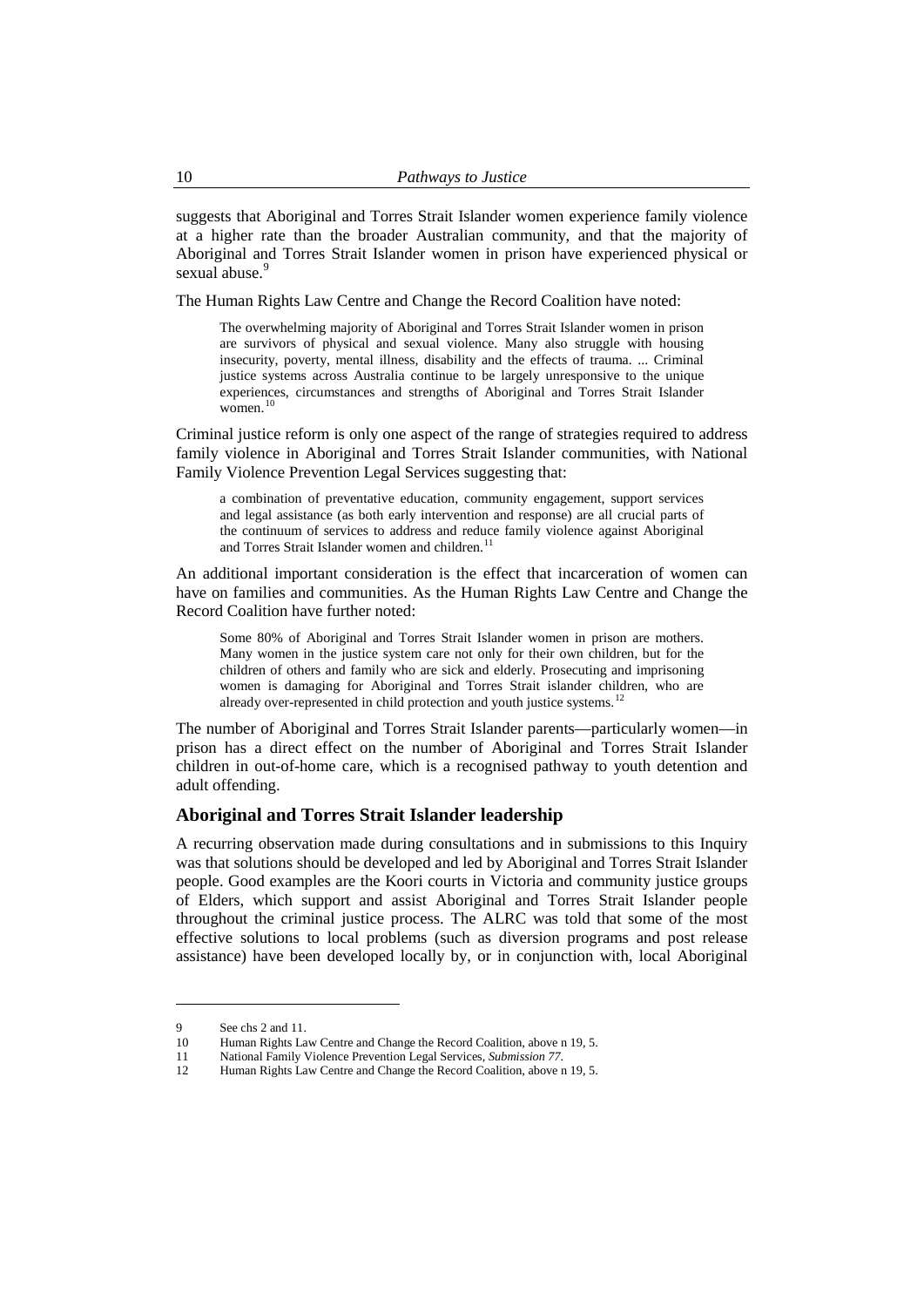and Torres Strait Islander people. The corollary is that what works in one community (such as alcohol restrictions) may not be the best solution in another.

Taking a local approach to local problems can create difficulties for Australian governments, which necessarily plan for centrally developed and imposed national, state or territory-wide programs. Without acceptance and participation by the local communities, those programs can fail or, at least, not fully meet their objectives.

The ALRC notes the importance of governments working with Aboriginal and Torres Strait Islander organisations and communities to implement the range of strategies recommended to reduce Aboriginal and Torres Strait Islander incarceration. For example, the ALRC has recommended that state and territory governments work with Aboriginal and Torres Strait Islander organisations to: develop and implement culturally appropriate bail support programs and diversion options; develop options to reduce the imposition of fines and infringement notices; and develop prison programs that address offending behaviours and prepare people for release. One way to achieve local involvement is through Aboriginal Justice Agreements. Justice reinvestment also emphasises tailored, local solutions to the particular drivers of incarceration in a community.

#### <span id="page-4-0"></span>**Economic and social costs of incarceration**

The implementation of the recommendations in this Report, including the provision of more diversion, support and rehabilitation programs before, during and after incarceration, will require additional resources.

However, the cost of implementing these recommendations must be considered against the cost of incarcerating Aboriginal and Torres Strait Islander people at disproportionate levels.<sup>[13](#page-4-1)</sup> Incarceration is expensive: it has been estimated that the total justice system costs of Aboriginal and Torres Strait Islander incarceration in 2016 were \$3.9 billion. When the costs of Aboriginal and Torres Strait Islander incarceration are broadened beyond those directly related to the criminal justice system to include other economic costs, the estimated cost rises to \$7.9 billion. As well as the cost of imprisonment to the State, incarceration can also have a broader social cost, particularly when concentrated in a particular community.

The recommendations in this Report can be said to take a 'justice reinvestment' approach—broadly, the notion that there should be a redirection of criminal justice resources from incarceration to strategies that can better address the causes of offending. These strategies can be both within and outside of the criminal justice system. Given the significant and growing economic and social costs of incarceration, the ALRC suggests that there is a compelling case for Australian governments collectively to invest in developing appropriate and more effective alternatives to imprisonment for Aboriginal and Torres Strait Islander people.

<span id="page-4-1"></span><sup>13</sup> The cost of incarceration is more fully discussed in ch 4.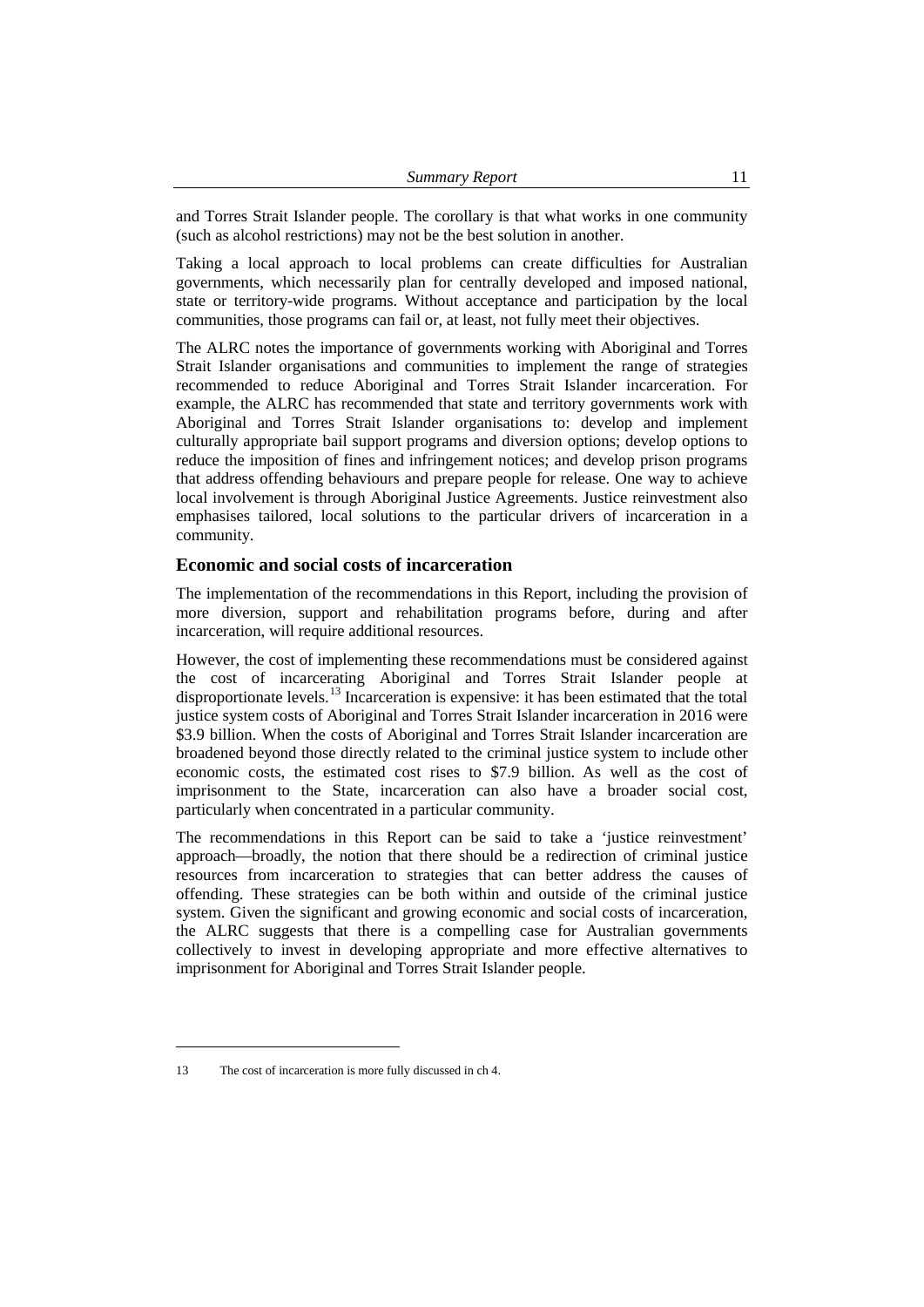# <span id="page-5-0"></span>**Overview of the Report**

## <span id="page-5-1"></span>**Context**

In 1991, the RCIADIC found that the fundamental causes for over-representation of Aboriginal people in custody were not located *within* the criminal justice system. Such a claim has been echoed many times since. In **Chapter 2**, the ALRC places the disproportionate incarceration rates of Aboriginal and Torres Strait Islander peoples today in social and historical context. It briefly traces the history of Aboriginal and Torres Strait Islander peoples' contact with the criminal justice system.

The ALRC also provides a contemporary picture of the impact of the social determinants of incarceration on Aboriginal and Torres Strait Islander peoples, including education and employment, health and disability, housing and homelessness, and child protection and youth justice. It highlights some of the many inquiries, initiatives and recommendations that have sought to address the disadvantage experienced by Aboriginal and Torres Strait Islander peoples.

#### <span id="page-5-2"></span>**Incidence**

**Chapter 3** sets out data provided to the ALRC by researchers at Curtin University on the characteristics of Aboriginal and Torres Strait Islander prisoners. The data chart over-representation from charges before the courts to the types of sentences imposed for certain offending. The data show that Aboriginal and Torres Strait Islander peoples are over-represented in the national prison population.

Over-representation increases with the stages of the criminal justice system. In 2016, Aboriginal and Torres Strait Islander people were seven times more likely than non-Indigenous people to be charged with a criminal offence and appear before the courts; 11 times more likely to be held in prison on remand awaiting trial or sentence, and 12.5 times more likely to receive a sentence of imprisonment. This is a cyclical problem, with 76% of Aboriginal and Torres Strait Islander prisoners having been in prison before.

Up to 45% of Aboriginal and Torres Strait Islander offenders sentenced in 2015–2016 received a sentence of imprisonment of less than six months. Few received a community-based sentence.

#### <span id="page-5-3"></span>**Justice reinvestment**

Justice reinvestment involves the redirection of resources from the criminal justice system into local communities that have a high concentration of incarceration and contact with the criminal justice system.

A justice reinvestment approach suggests that resources are better directed—and indeed savings will be made—by reinvesting a portion of this expenditure to address the causes of offending in places where there is a high concentration of offenders. It uses place-based, community-led initiatives to address offending and incarceration, applying a distinct data-driven methodology to inform strategies for reform.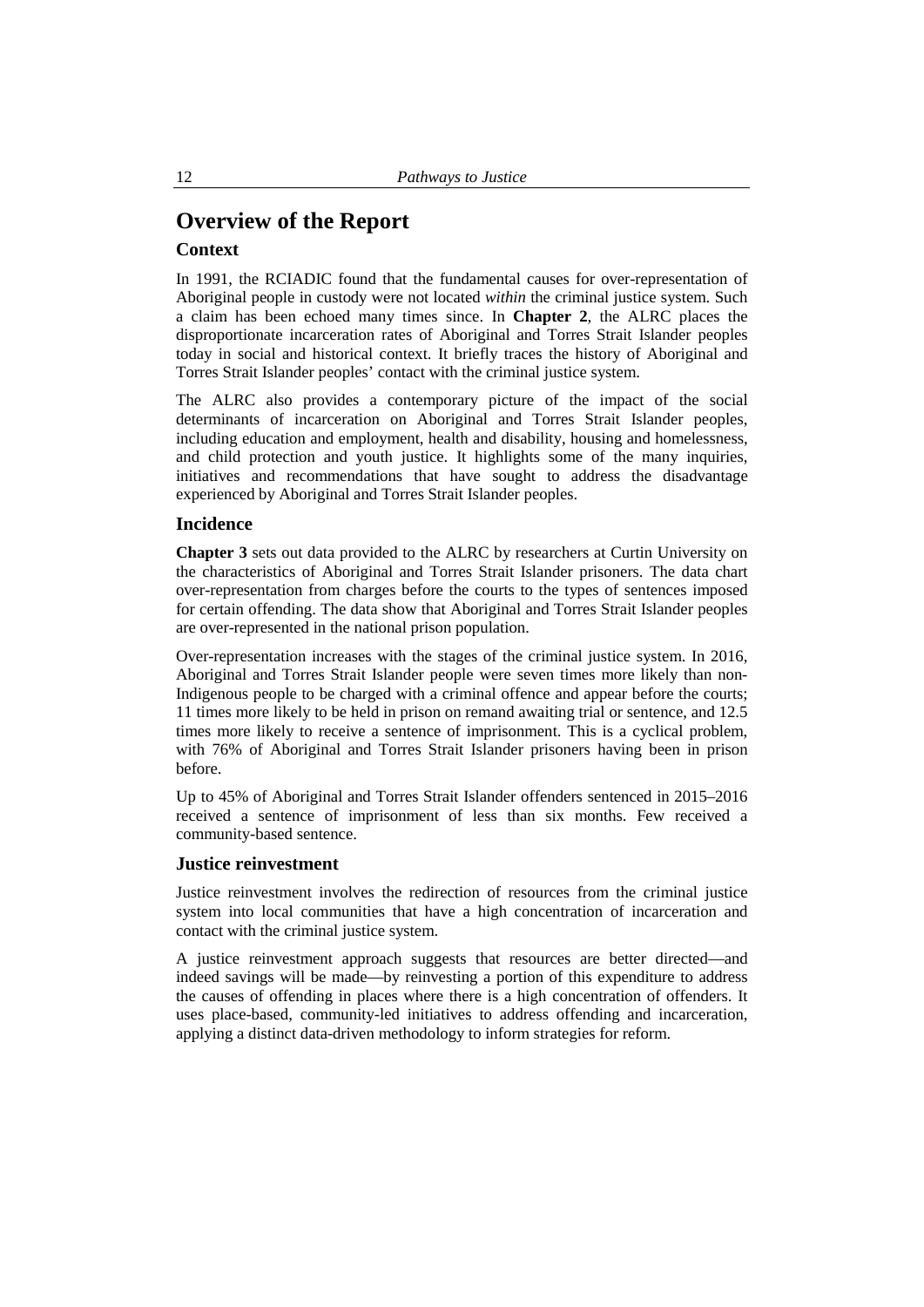| <b>Summary Report</b> |  |
|-----------------------|--|
|-----------------------|--|

In **Chapter 4**, the ALRC outlines two key reasons why justice reinvestment holds particular promise in addressing Aboriginal and Torres Strait Islander incarceration. First, it has long been recognised that the key drivers of incarceration for Aboriginal and Torres Strait Islander people are external to the justice system, and justice reinvestment involves a commitment to invest in front-end strategies to prevent criminalisation. Second, justice reinvestment, as a place-based approach, emphasises working in partnership with communities to develop and implement reforms, and thus accords with evidence that effective policy change to address Aboriginal and Torres Strait Islander disadvantage requires partnership with Aboriginal and Torres Strait Islander peoples.

The implementation of justice reinvestment requires significant technical expertise. To provide such expertise, the ALRC recommends that Commonwealth, state and territory governments should support the establishment of an independent justice reinvestment body to promote the reinvestment of resources from the criminal justice system to local community development initiatives to address the drivers of crime and incarceration, and to provide expertise in the methodology of justice reinvestment. While justice reinvestment should remain community-led, a national body with expertise in justice reinvestment methodology could assist in providing technical assistance to local sites wishing to implement justice reinvestment.

The body should be a national one because justice reinvestment involves a holistic approach to the drivers of incarceration, which extend beyond justice-related drivers to social and community drivers of offending. These policy priorities extend across all levels of government.

The ALRC envisages the justice reinvestment body's role to be limited: principally, to providing technical assistance in the implementation of a justice reinvestment approach. It would not have the authority to impose reinvestment plans, nor to direct the allocation of resources. Therefore, the ALRC further recommends that Commonwealth, state and territory governments support place-based justice reinvestment initiatives, through resourcing, facilitating access to data, and facilitating participation by, and coordination between, relevant government departments.

#### <span id="page-6-0"></span>**Bail**

Up to one third of Aboriginal and Torres Strait Islander people in prison are held on remand awaiting trial or sentence. A large proportion of Aboriginal and Torres Strait Islander people held on remand do not receive a custodial sentence upon conviction, or may be sentenced to time served while on remand. This particularly affects female Aboriginal and Torres Strait Islander prisoners, and suggests that many Aboriginal and Torres Strait Islander prisoners may be held on remand for otherwise low-level offending.

In **Chapter 5**, the ALRC discusses how irregular employment, previous convictions for often low-level offending, and a lack of secure accommodation can disadvantage some accused Aboriginal and Torres Strait Islander people when applying for bail. Furthermore, it notes that when bail is granted, cultural obligations may conflict with commonly issued bail conditions—such as curfews and exclusion orders—leading to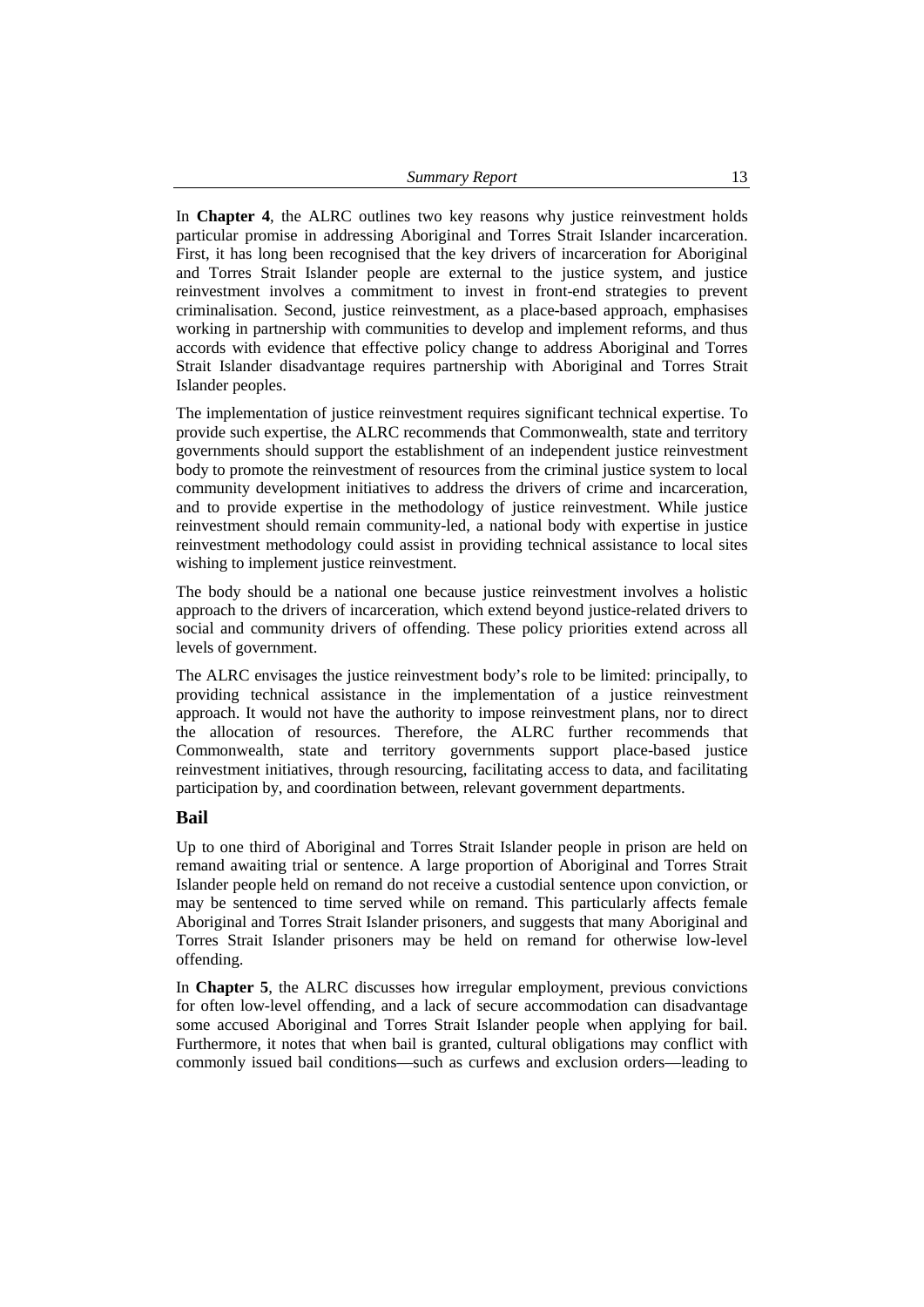breach of bail conditions, revocation of bail and subsequent imprisonment. This issue has continued despite existing laws and legal frameworks that enable some bail authorities to take cultural considerations into account.

The recommendations in **Chapter 5** seek to enable Aboriginal and Torres Strait Islander peoples accused of low-level offending to be granted bail in circumstances where risk can be appropriately managed.

As a means of decreasing the number of Aboriginal and Torres Strait Islander people in prison held on remand, the ALRC recommends that bail laws should require bail authorities to consider issues and circumstances arising from a person's Aboriginality when making bail determinations. Victoria introduced a model provision in 2010, which the ALRC recommends be adopted in other state and territory bail statutes. The ALRC further recommends that state and territory governments work with relevant Aboriginal and Torres Strait Islander organisations and legal bodies to produce usage guidelines for the judiciary and legal practitioners, and to identify gaps in the provision of bail supports.

The ALRC stresses the interdependency of these recommendations, and encourages governments to consider them a holistic package for bail law reform.

#### <span id="page-7-0"></span>**Sentencing and Aboriginality**

Sentencing decisions are crucial in determining whether a person goes to prison, and for how long. The sentencing decision may be affected by the seriousness of an offence and any subjective characteristics of an offender, including criminal history.

In **Chapter 6,** the ALRC recognises that Aboriginal and Torres Strait Islander offenders are more likely to have prior convictions and to have served a term of imprisonment than non-Indigenous offenders, and that this history may influence the sentencing decision. Aboriginal and Torres Strait Islander offenders may have also experienced trauma that is unique to their Aboriginality, which in some instances may be criminogenic (that is, causing or likely to cause criminal behaviour). This could include, for instance, direct or indirect experience of the Stolen Generation, loss of culture, and displacement. Further, Aboriginal and Torres Strait Islander people who have experienced this type of trauma may distrust police and government agencies.

Sentencing courts are able to consider the relevance and impact of systemic and background factors affecting an Aboriginal or Torres Strait Islander offender when taking into account subjective characteristics at sentencing, but are not required to do so. In *Bugmy v The Queen*, the High Court determined that taking judicial notice of the systemic background of deprivation of Aboriginal offenders may be 'antithetical to individualised justice'.<sup>[14](#page-7-1)</sup>

For reasons of fairness, certainty, and continuity in sentencing Aboriginal and Torres Strait Islander offenders, the majority of stakeholders to this Inquiry supported the introduction of provisions requiring sentencing courts to take a two-step approach:

<span id="page-7-1"></span><sup>14</sup> *Bugmy v The Queen* (2013) 249 CLR 571.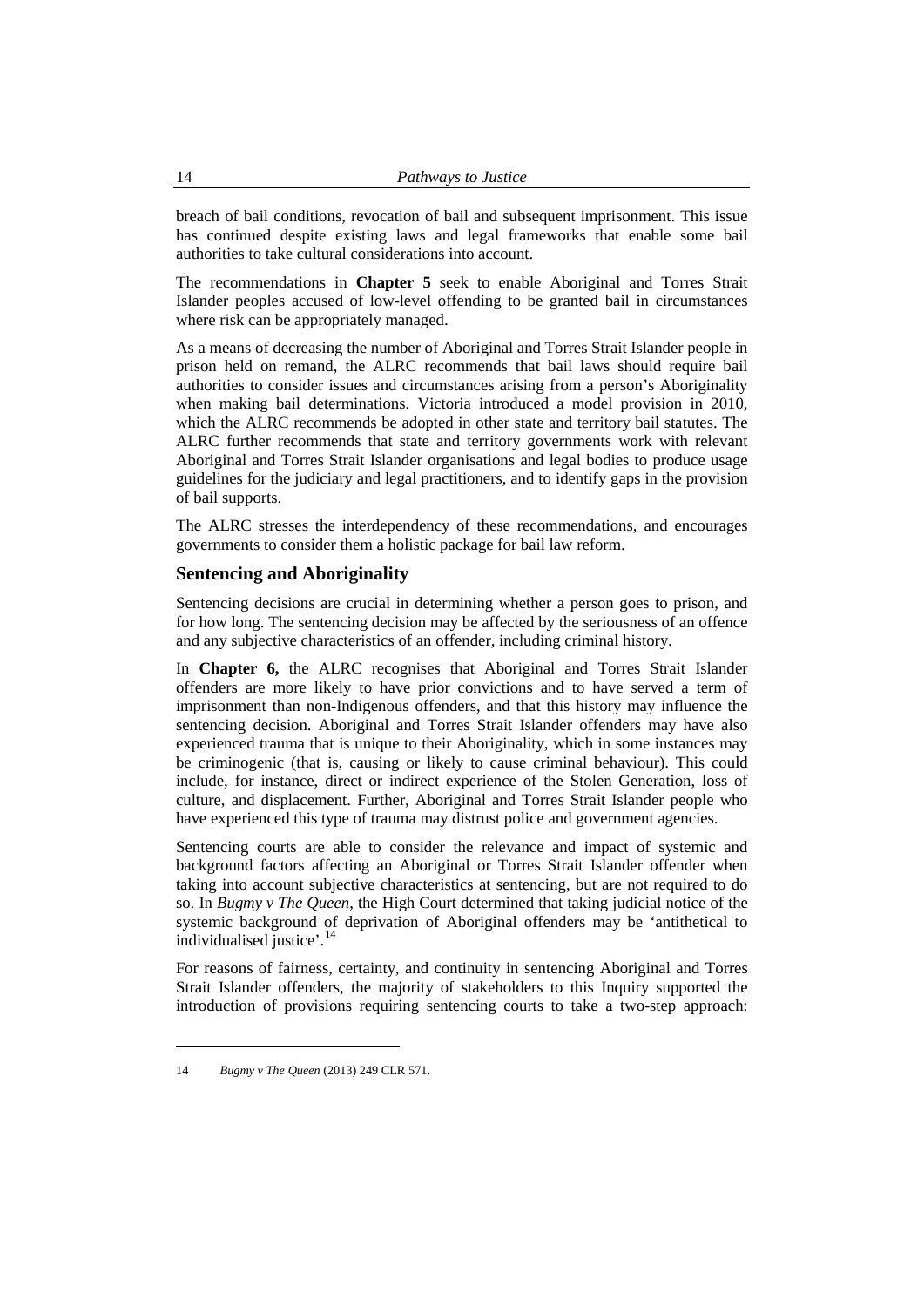first, to take into account the unique systemic and background factors affecting Aboriginal or Torres Strait Islander peoples; and then to proceed to review evidence as to the effect on that particular individual offender.

The ALRC recommends the introduction of such provisions. The ALRC further recommends that in the courts of superior jurisdiction (District/County and Supreme Courts), taking account of unique systemic and background factors should be done through the submission of 'Indigenous Experience Reports', ideally prepared by independent Aboriginal and Torres Strait Islander organisations. In the courts of summary jurisdiction (Local or Magistrates Courts) where offenders are sentenced for lower level offending, and time and resources are limited, the ALRC recommends that courts accept evidence in support of the provisions through less formal methods.

The recommendations in **Chapter 6** aim to ensure sentencing courts are provided with all the information relevant to the unique experiences and systemic factors affecting Aboriginal or Torres Strait Islander peoples, and their impact on the offender. This would enable courts to impose the most appropriate sentence on Aboriginal and Torres Strait Islander offenders, taking into account all of the circumstances, including any available and appropriate community-based options.

#### <span id="page-8-0"></span>**Community-based sentencing**

Each state and territory, and the Commonwealth, have legislation that guides the sentencing process and all have sentencing regimes enabling courts to order that certain offenders serve their sentences in the community. Community-based sentences have some significant advantages over full-time imprisonment where the offender does not pose a demonstrated risk to the community.

Despite the advantages of community-based sentences, Aboriginal and Torres Strait Islander peoples are less likely to receive a community-based sentence than non-Indigenous offenders and as a result may be more likely to end up in prison for the same offence. In addition, even when Aboriginal and Torres Strait Islander people are given a community-based sentence, they may be more likely to breach the conditions of the community-based sentence and may end up in prison as a result.

In **Chapter 7**, the ALRC focuses on reform to community-based sentence regimes to make them more accessible and flexible for Aboriginal and Torres Strait Islander offenders, to provide greater support and to mitigate against breach.

The ALRC also examines short and suspended sentences of imprisonment, both of which can have significant negative consequences for the offender. Nevertheless, unless access to community-based sentences is improved, the removal of short and suspended sentences of imprisonment as sentencing options may lead to an even greater number of Aboriginal and Torres Strait Islander offenders going to jail. Improving access to community-based sentences is necessary to reduce the incarceration rates of Aboriginal and Torres Strait Islander offenders. Once community-based sentences are uniformly available, consideration could be given to abolishing short terms of imprisonment and suspended sentences.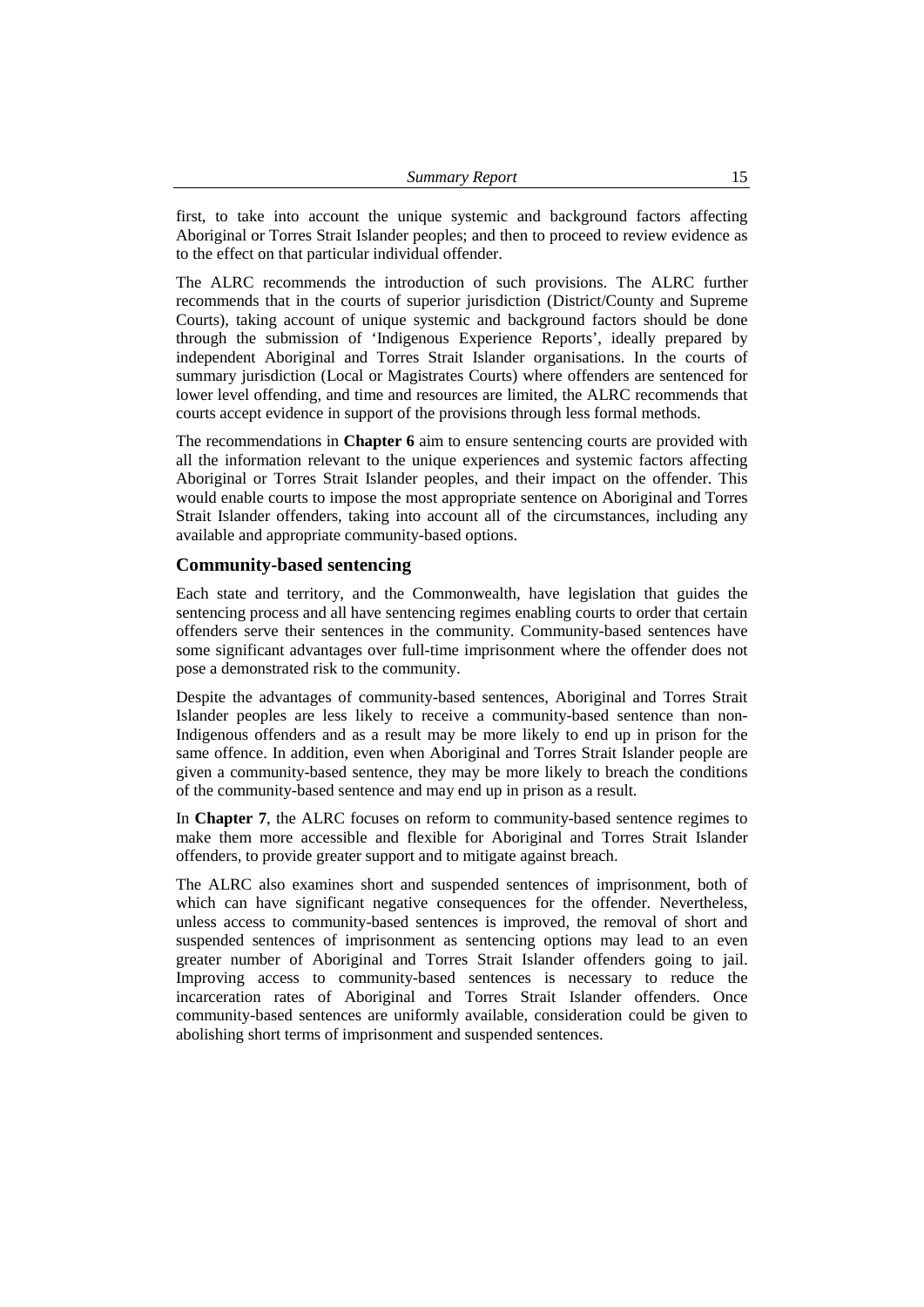#### <span id="page-9-0"></span>**Mandatory sentencing**

Evidence suggests that mandatory sentencing increases incarceration, is costly, and is not effective as a crime deterrent. Mandatory sentencing may also disproportionately affect particular groups within society, including Aboriginal and Torres Strait Islander peoples—especially those found guilty of property crime.

In **Chapter 8**, the ALRC recommends that Commonwealth, state and territory governments should repeal sentencing provisions that impose mandatory or presumptive terms of imprisonment upon conviction of an offender, and that have a disproportionate impact on Aboriginal and Torres Strait Islander peoples. This chapter further highlights those mandatory sentences attached to offences that have been identified by stakeholders as having a disproportionate impact on Aboriginal and Torres Strait Islander peoples. The ALRC suggests that states and territories do further work to identify and repeal mandatory sentence provisions that in practice have a disproportionate impact on Aboriginal and Torres Strait Islander peoples.

#### <span id="page-9-1"></span>**Prison programs and parole**

The rate of previous imprisonment for Aboriginal and Torres Strait Islander people is high—up to 76% of Aboriginal and Torres Strait Islander prisoners in 2016 had been imprisoned previously, compared with 49% of the non-Indigenous prison population. Aboriginal and Torres Strait Islander prisoners are more likely to have been in prison at least five times previously, and are less likely than non-Indigenous prisoners to have never been in prison before. Most repeat offenders had previously received a prison sentence, and generate churn in the prison system.

Prison programs that address known causes of offending—such as poor literacy, lack of vocational skills, drug and alcohol abuse, poor mental health, poor social and family ties—may provide some of the supports needed to reduce the rates of repeat offending by Aboriginal and Torres Strait Islander people. While prison programs designed for Aboriginal and Torres Strait Islander prisoners are offered in most states and territories, these programs mostly apply to prisoners serving lengthy sentences, and are generally designed for male offenders.

Aboriginal and Torres Strait Islander prisoners require assistance to address offending behaviours and to transition back into the community. For female offenders in particular, programs need to be trauma-informed and culturally safe. In **Chapter 9**, the ALRC recommends that prison programs be developed with relevant Aboriginal and Torres Strait Islander organisations. The programs should be made available to Aboriginal and Torres Strait Islander people serving short sentences or held on remand. Additionally, programs designed for female Aboriginal and Torres Strait Islander prisoners should be developed, designed and delivered by Aboriginal and Torres Strait Islander organisations and services.

The ALRC recognises the critical role that release on parole has in assisting offenders to transition out of prison and reintegrate into society. To this end, the ALRC also recommends reforms that aim to encourage, first, eligible Aboriginal and Torres Strait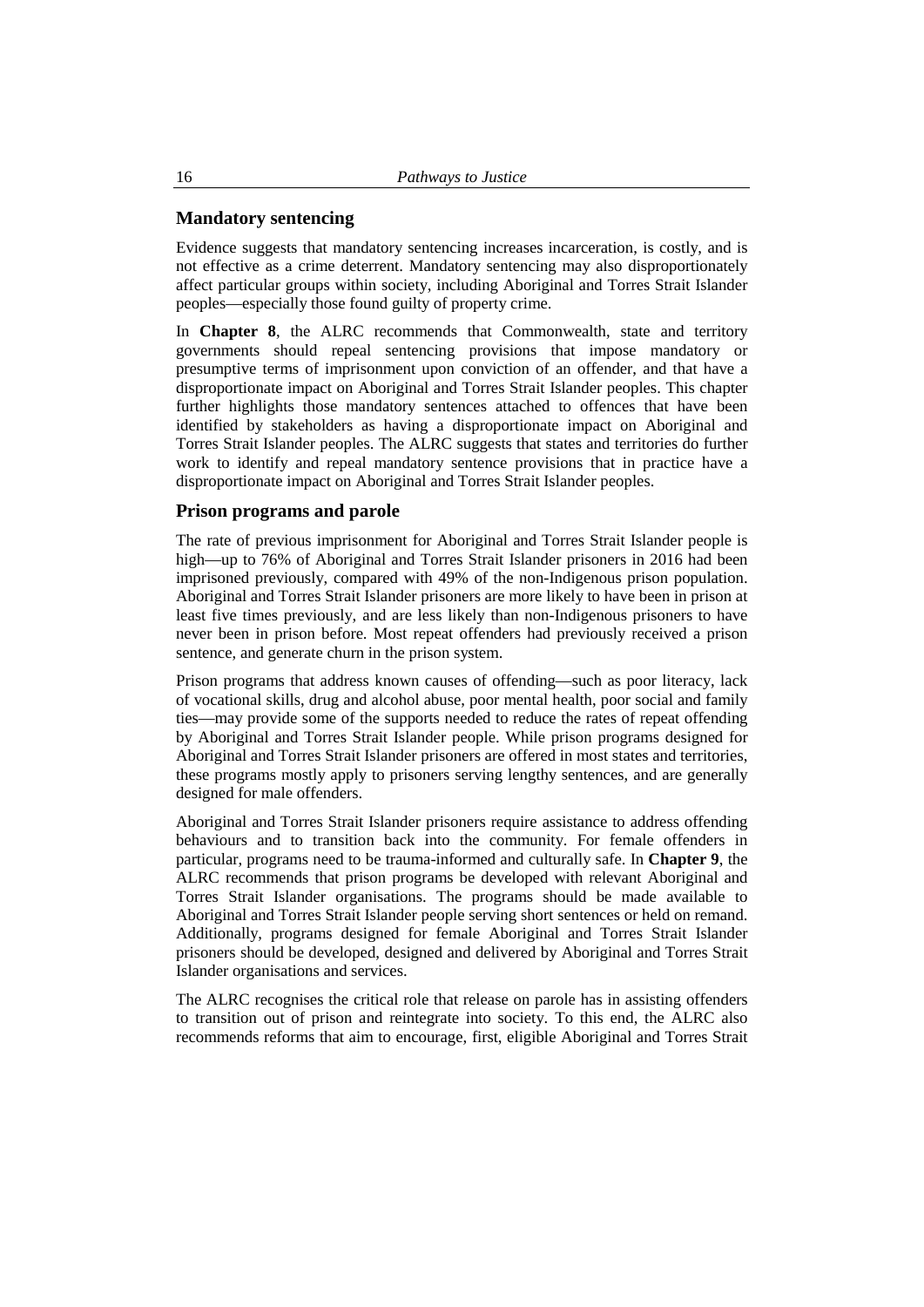| <b>Summary Report</b> |  |  |
|-----------------------|--|--|
|-----------------------|--|--|

Islander prisoners to apply for parole and, secondly, the development of throughcare programs that provide ongoing support following release from prison.

#### <span id="page-10-0"></span>**Access to justice**

'Access to justice' is an essential element of the rule of law. It refers to the need to ameliorate or remove barriers to access and to ensure that legal and judicial outcomes are just and equitable. It is enshrined in Article 14 of the *International Covenant of Civil and Political Rights*.

In **Chapter 10,** the ALRC focuses on specific access to justice issues faced by Aboriginal and Torres Strait Islander people appearing as defendants before the criminal justice system. The ALRC makes a suite of recommendations targeted at addressing the complex legal needs of Aboriginal and Torres Strait Islander people and improving the experience of Aboriginal and Torres Strait Islander people with the courts. The ALRC recommends that, where needed, state and territory governments should establish interpreter services within the criminal justice system, and should establish specialist Aboriginal and Torres Strait Islander sentencing courts. The ALRC also recommends that, where a person is found unfit to stand trial, state and territory governments should introduce special hearing processes that provide for a fixed term of detention and regular periodic reviews while the person remains in detention.

The chapter also highlights the need for adequate resourcing of legal assistance providers. Access to legal representation and advice is one of the cornerstones of addressing the disproportionate rates of Aboriginal and Torres Strait Islander incarceration. In the absence of legal representation and advice, a defendant may be incarcerated for a range of reasons, including an inappropriate guilty plea, and a lack of awareness of available defences or pleas in mitigation.

#### <span id="page-10-1"></span>**Aboriginal and Torres Strait Islander women**

In **Chapter 11**, the ALRC contextualises Aboriginal and Torres Strait Islander female offending within experiences of intergenerational trauma, family and sexual violence, child removal, mental illness and disability, and poverty. The ALRC argues that strategies that aim to address the offending of Aboriginal and Torres Strait Islander women must take a trauma-informed and culturally appropriate approach. To this end, the ALRC recommends that all criminal justice responses should be developed with and delivered by Aboriginal and Torres Strait Islander women.

The ALRC briefly reviews some of the alternatives to incarceration, including holistic, trauma-informed diversion programs for Aboriginal and Torres Strait Islander women who have experienced deep and intergenerational trauma. Aboriginal and Torres Strait Islander women constitute a fast growing group in the prison population, yet the historically low numbers of female Aboriginal and Torres Strait Islander offenders and misunderstandings of their criminogenic needs—has meant that few appropriatelydesigned criminal justice responses are available.

Female Aboriginal and Torres Strait Islander offenders are likely to have been victims, often of family violence, and the ALRC makes recommendations to enhance police responses to family violence in Aboriginal and Torres Strait Islander communities.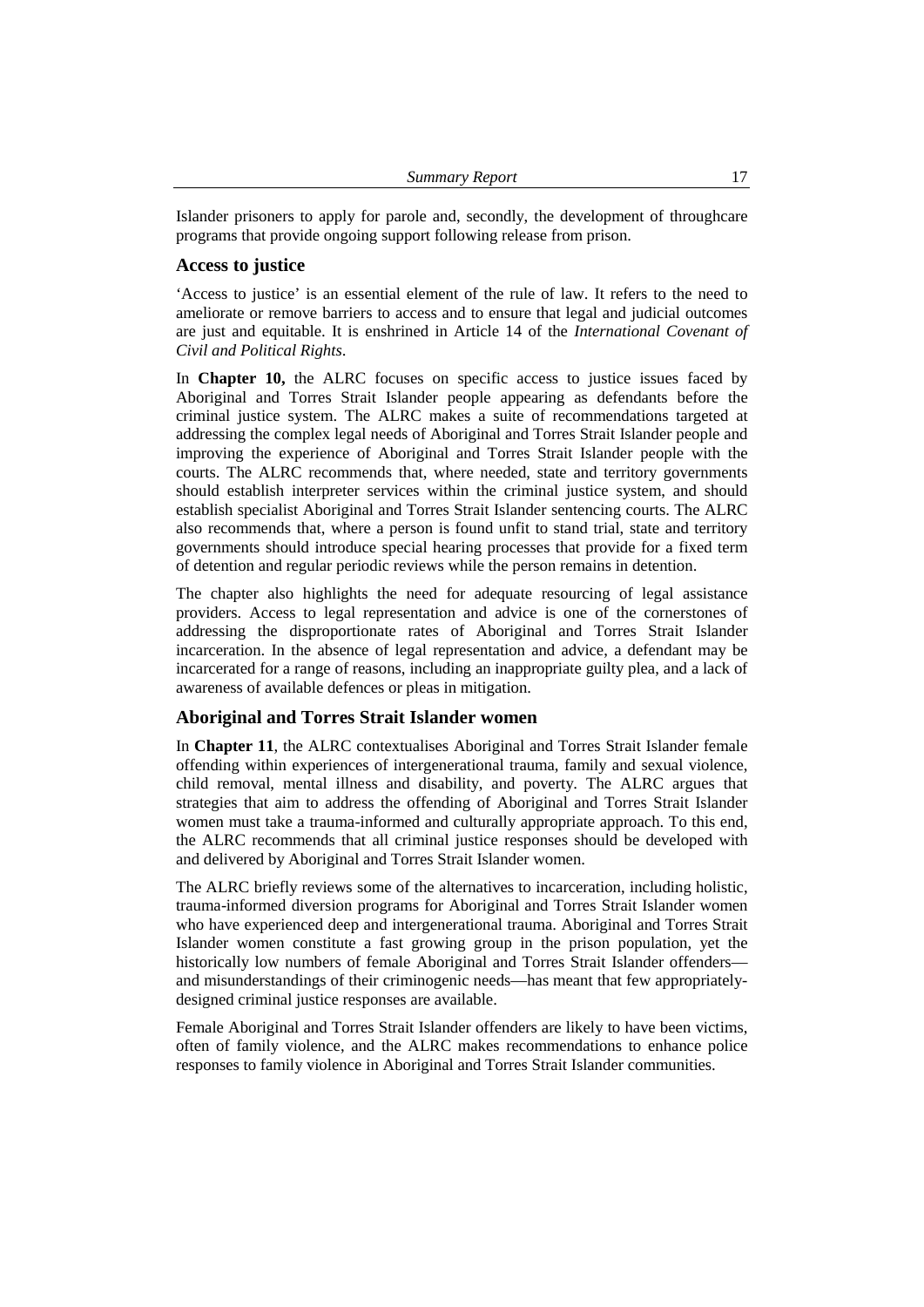#### <span id="page-11-0"></span>**Fines and driver licences**

Statutory fine enforcement regimes affect Aboriginal and Torres Strait Islander people unduly and can result in incarceration. Imprisonment is a disproportionate response to fine default, and impacts especially on Aboriginal and Torres Strait Islander women. In **Chapter 12**, the ALRC recommends the amendment of fine enforcement regimes so that they do not, directly or indirectly, allow for imprisonment.

The imposition of fines and fine enforcement regimes affect Aboriginal and Torres Strait Islander people disproportionately. Fine enforcement regimes can aggravate criminogenic factors and operate to further entrench disadvantage, especially when the penalty for default or secondary offending includes further fines, driver licence suspension or disqualification, and imprisonment.

The ALRC makes recommendations to increase the efficacy and decrease the harm caused to Aboriginal and Torres Strait Islander people by the imposition of fines. These include decreasing the size of fines, limiting the issue of infringement notices, the nationwide adoption of Work and Development Orders based on the New South Wales model, and the provision of a discretion to skip driver licence suspension where the person in fine default is vulnerable, supported by statutory guidelines for state debt recovery agencies. These are not standalone recommendations and, together with the abolition of imprisonment, seek to make fine systems and fine enforcement regimes fairer and more responsive to the circumstances of Aboriginal and Torres Strait Islander people, especially in regional or remote locations.

The ALRC further discusses two key pathways for Aboriginal and Torres Strait Islander people into fine enforcement, namely offensive language provisions and driving without a licence.

#### <span id="page-11-1"></span>**Alcohol**

Aboriginal and Torres Strait Islander people are less likely to drink alcohol than non-Indigenous people, but those who do drink, are more likely to drink at harmful levels. In **Chapter 13** the ALRC looks at the harmful use of alcohol in Aboriginal and Torres Strait Islander communities and the links between alcohol, offending and incarceration.

The ALRC outlines a range of responses that have been adopted to address alcoholrelated offending, including liquor accords, restrictions on the sale of alcohol, banned drinkers registers and mandatory treatment programs and makes two recommendations for reform. First, the ALRC recommends that all initiatives to reduce the harmful effects of alcohol in Aboriginal and Torres Strait Islander communities should be developed with, and led by, these communities to meet their particular needs. Secondly, it recommends that Commonwealth, state and territory governments should enable and provide support to Aboriginal and Torres Strait Islander communities that wish to address alcohol misuse to develop and implement local liquor accords; to develop plans to prevent the sale of full strength alcohol; or to reduce the availability of particular alcohol ranges or products within their communities.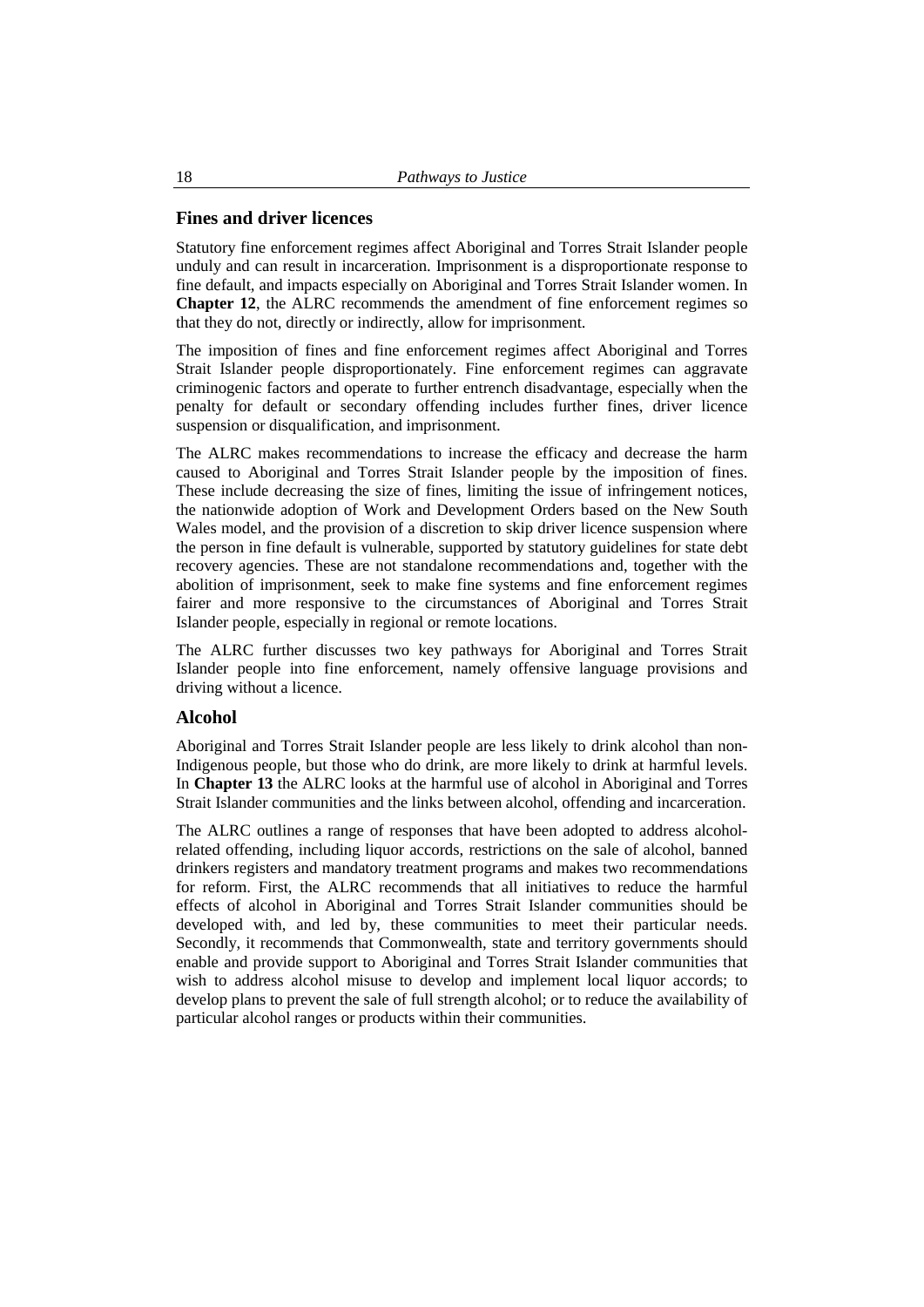#### <span id="page-12-0"></span>**Police accountability**

In **Chapter 14**, the ALRC recognises the good work undertaken by police officers on a daily basis, often in difficult and dangerous circumstances, and that Commonwealth, state and territory police have undertaken significant reforms to culture, policy and practice in recent years to improve relationships with Aboriginal and Torres Strait Islander peoples, examples of which are provided in this chapter.

Notwithstanding those measures, throughout this Inquiry, the ALRC heard that many Aboriginal and Torres Strait Islander people continue to have negative attitudes towards police, holding the view that the law is applied unfairly and that complaints about police practices are not taken seriously. It is clear that those perceptions have strong historical antecedents, and there is evidence that the law is applied unequally for example, Aboriginal and Torres Strait Islander young people are less likely to be cautioned and more likely to be charged than non-Indigenous young people.

The ALRC suggests that the perception of poor police practices needs to be addressed in order to improve relationships between police and Aboriginal and Torres Strait Islander peoples. Poor relations influence how often Aboriginal and Torres Strait Islander people interact with police and how they respond in interactions with police. Poor police relations can contribute to the disproportionate arrest, police custody and incarceration rates of Aboriginal and Torres Strait Islander people. It may also undermine police investigations.

The ALRC recommends that police practices and procedures—particularly the exercise of police discretion—are reviewed by governments so that the law is applied equally and without discrimination with respect to Aboriginal and Torres Strait Islander peoples. The ALRC also recommends that police complaints handling mechanisms be reviewed, particularly addressing the perception by Aboriginal and Torres Strait Islander people that their complaints are not taken seriously and that police misconduct is not addressed. Mechanisms for independent assessment or review of complaints should be considered.

The implementation of these two recommendations will require further consultation with Commonwealth, state and territory police and Aboriginal and Torres Strait Islander peoples. Such consultation can assist in finding an appropriate balance to enable efficient policing with strong internal management structures, ensure that police practices and procedures are applied equally, and make certain that investigations of complaints about police misconduct are, and are seen to be, thorough, transparent and fair.

The ALRC further recommends a range of initiatives that could be implemented to improve police culture. In particular, it suggests that successful initiatives are acknowledged and, where possible, scaled up.

**Chapter 14** also deals with the gap in the provision of custody notification services that provide 24-hour, 7-day a week telephone legal advice services to Aboriginal and Torres Strait Islander people who have been detained in police custody. The ALRC recommends that a requirement to notify an Aboriginal and Torres Strait Islander legal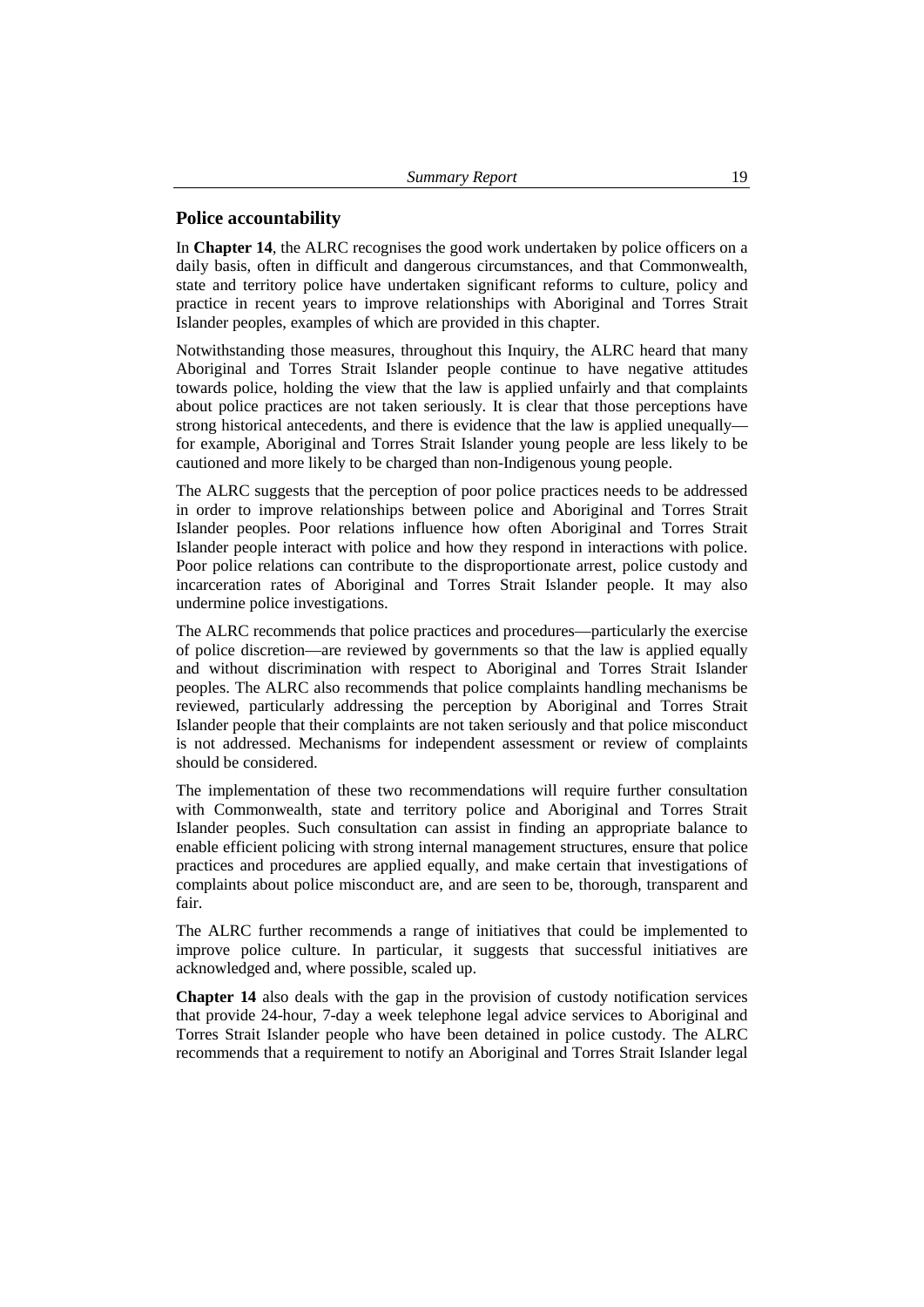service be provided for in statute and that it extends to detention in custody for any reason—including for protective reasons.

#### <span id="page-13-0"></span>**Child protection and adult incarceration**

Research suggests that the relationship between the child protection system, juvenile justice and adult incarceration is so strong that child removal into out-of-home care and juvenile detention could be considered key drivers of adult incarceration.

While child protection and juvenile detention fall outside the scope of this Inquiry, in **Chapter 15,** the ALRC recommends that a national review of the child protection laws and processes that affect Aboriginal and Torres Strait Islander children should be undertaken.

#### <span id="page-13-1"></span>**Criminal justice targets and Aboriginal Justice Agreements**

Reducing Aboriginal and Torres Strait Islander incarceration requires a coordinated governmental response, and effective collaboration with Aboriginal and Torres Strait Islander peoples. In **Chapter 16**, the ALRC makes two recommendations that aim to improve both of these. It recommends that there should be national targets to reduce both the rate of incarceration of Aboriginal and Torres Strait Islander people, and the rate of violence against Aboriginal and Torres Strait Islander people. These goals are interrelated, and will facilitate improvements not only in the rate at which Aboriginal and Torres Strait Islander people come in contact with the criminal justice system, but also in community safety.

The ALRC also recommends that Aboriginal Justice Agreements should be in place in states and territories. The success of many of the recommendations made in this Report relies on the development of collaborative relationships between government and Aboriginal and Torres Strait Islander organisations. Aboriginal Justice Agreements can provide a foundation on which to facilitate, build, and solidify these relationships.

# <span id="page-13-2"></span>**The law reform process**

The scope of each ALRC inquiry is defined by the Terms of Reference. The recommendations for reform must sit within this scope and need to be built on an appropriate conceptual framework and evidence base.

A major aspect of building the evidence base to support the formulation of ALRC recommendations for reform is consultation, acknowledging that widespread community consultation is a hallmark of best practice law reform. Pursuant to section 38 of the *Australian Law Reform Commission Act 1996* (Cth), the ALRC 'may inform itself in any way it thinks fit' for the purposes of reviewing or considering anything that is the subject of an inquiry.

The process for each law reform project may differ according to the scope of the inquiry, the range of stakeholders, the complexity of the laws under review, and the period of time allotted for the inquiry, as set out in the Terms of Reference. For each inquiry, the ALRC determines a consultation strategy in response to its particular subject matter and likely stakeholder interest groups. While the exact procedure is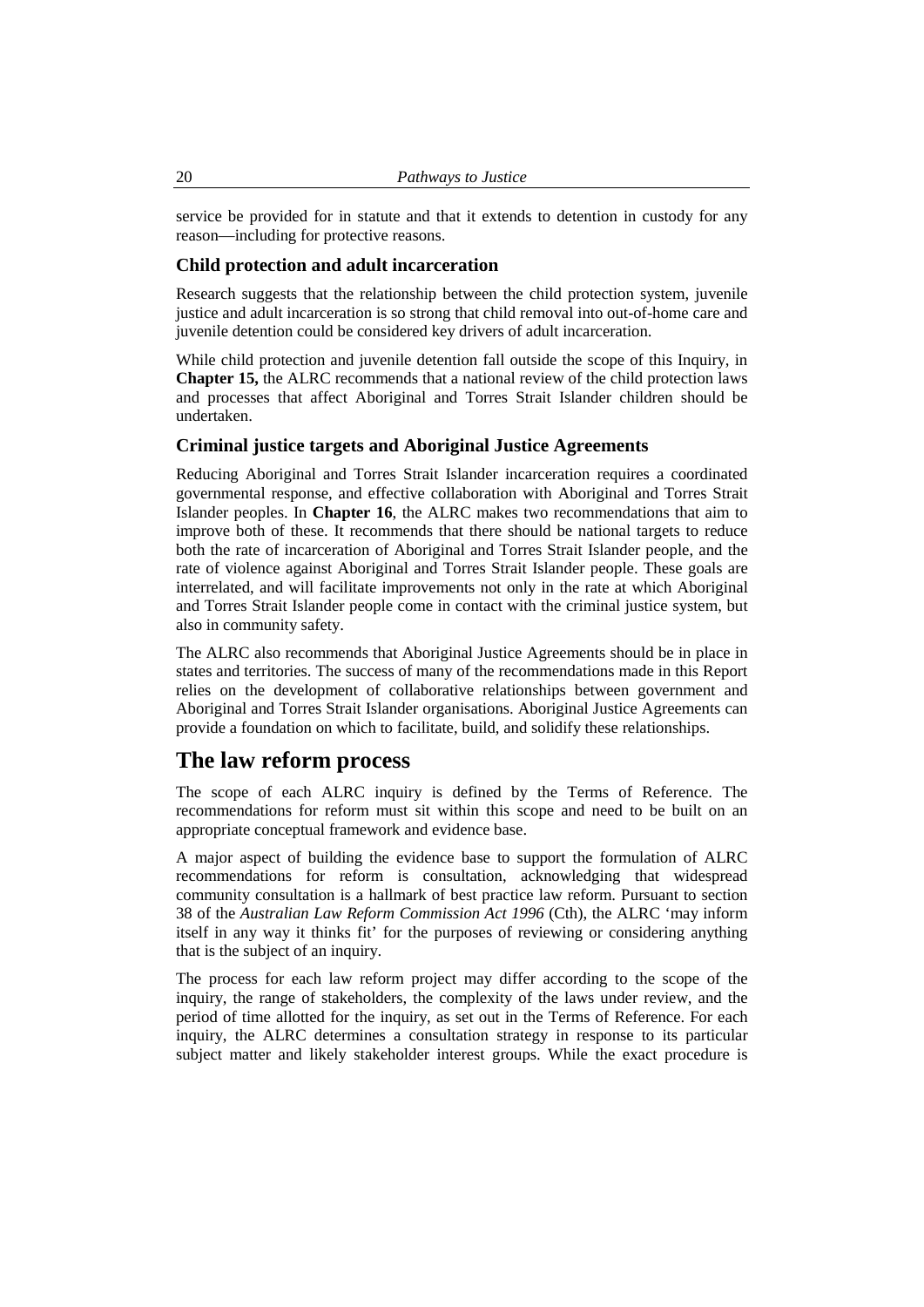tailored to suit each inquiry, the ALRC usually works within an established framework, outlined on the ALRC website.

#### <span id="page-14-0"></span>**Community consultation**

The ALRC undertook a national consultation process to gain an understanding of the key issues in the Inquiry, and the broader context in which Aboriginal and Torres Strait Islander peoples are incarcerated. The ALRC conducted 149 consultations with key stakeholders across the country. A list of those consulted is included in this Report. The ALRC received 121 public and six confidential submissions in response to a Discussion Paper published on 19 July 2017. These submissions came from a wide range of people and organisations, including: individuals in their private capacity; academics; lawyers; Aboriginal and Torres Strait Islander organisations and legal services; law societies and representative groups; legal aid organisations; community legal advocacy groups; peak bodies; and state and territory governments. Consultations and submissions, together with other research, including earlier reports and inquiries, have informed the recommendations for reform in this Report. The ALRC thanks all stakeholders for the important contribution they have made to our evidence base.

#### <span id="page-14-1"></span>**Appointed experts**

In addition to the contribution of expertise by way of consultations and submissions, specific expertise is also received by the ALRC from members of its Advisory Committee and part-time Commissioners. The Advisory Committee met on three occasions during the course of the Inquiry. A list of Advisory Committee members is included at the front of this Report. While ultimate responsibility for the recommendations lies with the Commissioners of the ALRC, Advisory Committee members provide quality assurance in the consultation and research process, assist in the identification of key issues, and contribute to the determination of the final recommendations. The ALRC acknowledges the considerable contribution made by the Advisory Committee members, our part-time Commissioners, and expert readers and expresses its gratitude to them for voluntarily providing their time and expertise.

# <span id="page-14-2"></span>**Outcomes**

Implementation of the recommendations in this Report will reduce the disproportionate rate of incarceration of Aboriginal and Torres Strait Islander people and improve community safety. These recommendations will:

- promote substantive equality before the law for Aboriginal and Torres Strait Islander peoples;
- promote fairer enforcement of the law and fairer application of legal frameworks;
- ensure Aboriginal and Torres Strait Islander leadership and participation in the development and delivery of strategies and programs for Aboriginal and Torres Strait Islander people in contact with the criminal justice system;